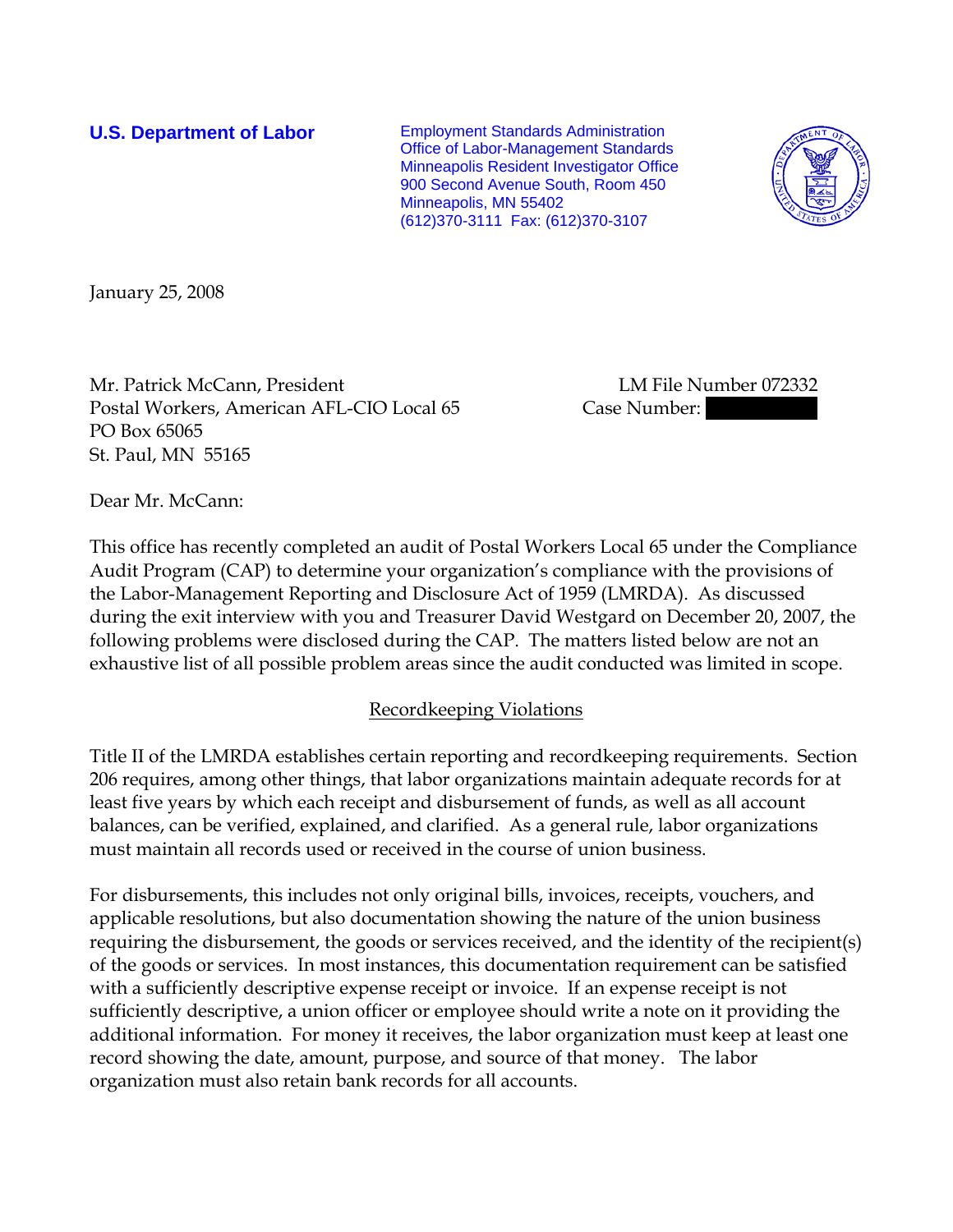Mr. Patrick McCann January 25, 2008 Page 2 of 3

The audit of Local 65's 2007 records revealed the following recordkeeping violations:

## Failure to Record Receipts

Local 65 failed to record receipts. Union receipts records must include an adequate identification of all money the union receives. The records should show the actual date and amount received and the source of each amount received. Additionally, entries in Local 65's general ledger reflect the date the union deposited money, but not the date money was received. Union receipts records must show the date of receipt. The date of receipt is required to verify, explain, or clarify amounts required to be reported in Statement B (Receipts and Disbursements) of the LM-2. The LM-2 instructions for Statement B state that the labor organization must record receipts when it actually receives money and disbursements when it actually pays out money. Failure to record the date money was received could result in the union reporting some receipts for a different year than the one in which they were received*.* 

Based on your assurance that Local 65 will accurately record the date, amount, and specific source of all money received in the future, OLMS will take no further enforcement action at this time regarding the above violation.

## Reporting Violations

Failure to File Bylaws

The audit disclosed a violation of LMRDA Section 201(a), which requires that a union submit a copy of its revised constitution and bylaws with its LM report when it makes changes to its constitution or bylaws. Local 65 amended its constitution and bylaws in 2005, but did not file a copy with its LM report for that year.

Local 65 has now filed a copy of its constitution and bylaws.

I want to extend my personal appreciation to Postal Workers Local 65 for the cooperation and courtesy extended during this compliance audit. I strongly recommend that you make sure this letter and the compliance assistance materials provided to you are passed on to future officers. If we can provide any additional assistance, please do not hesitate to call.

Sincerely,